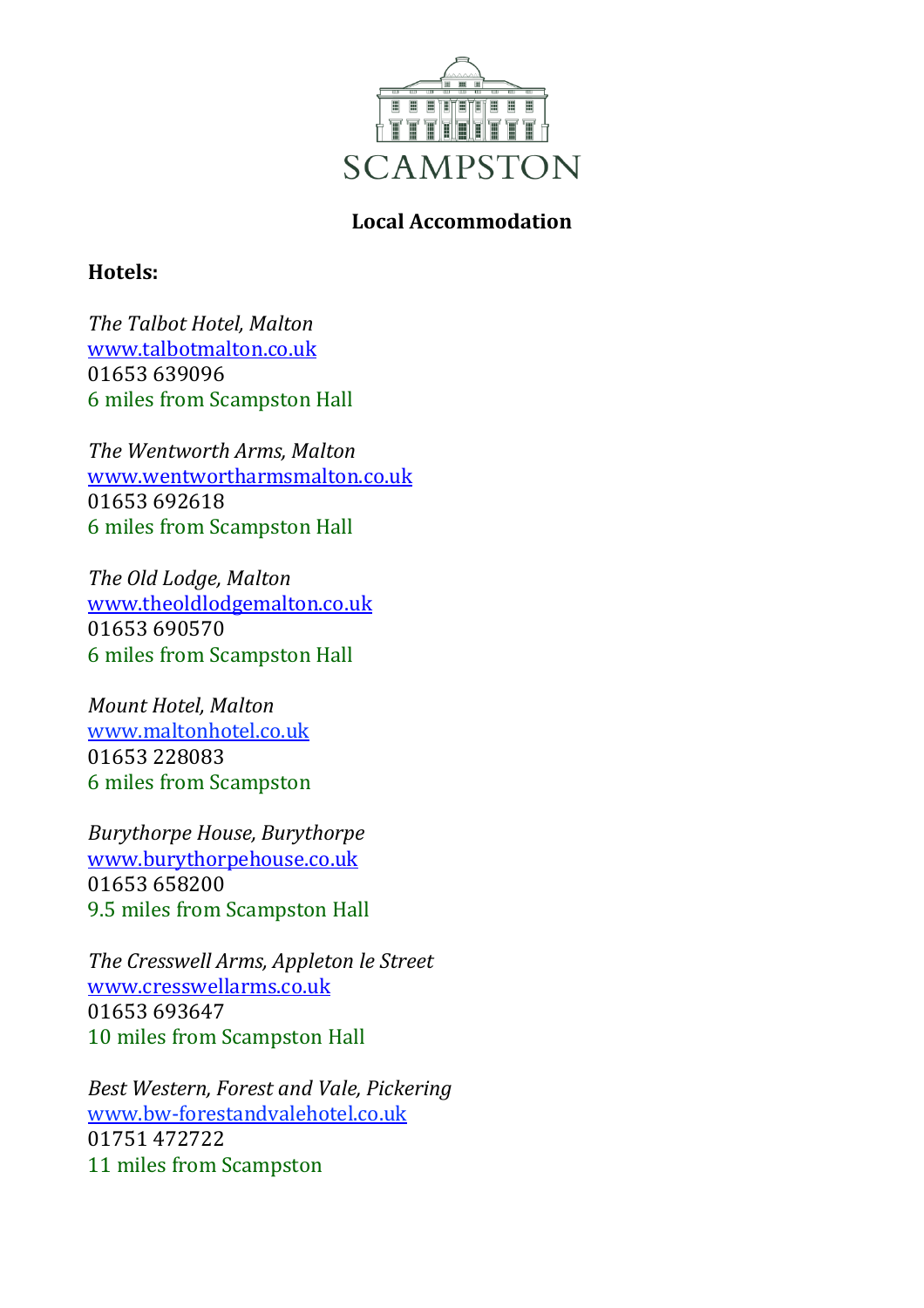

*White Swan Inn, Pickering* www.white-swan.co.uk 01751 472288 12 miles from Scampston Hall

## **B&Bs:**

*Cundill Cottage B&B* [www.iknow-yorkshire.co.uk/accommodation/4489-cundill\\_cottage\\_b\\_and\\_b\\_-](http://www.iknow-yorkshire.co.uk/accommodation/4489-cundill_cottage_b_and_b_-_scampston.htm) [\\_scampston.html](http://www.iknow-yorkshire.co.uk/accommodation/4489-cundill_cottage_b_and_b_-_scampston.htm) 1 mile from Scampston

*Brambling Fields, Norton, Malton* Tel. 01653 698510 5 miles from Scampston Hall

*Habton House Farm* [habtonhouse@gmail.com](mailto:habtonhouse@gmail.com) 01653 669707 11.5 miles from Scampston Hall

## **Holiday Cottages:**

Deer Park House, Scampston: a self catering house that sleeps 10 [www.thegothickhouse.com](http://www.thegothickhouse.com/) 1 mile from Scampston

*Woldsend Holiday Cottages, Rillington.* [www.woldsendcottages.co.uk/index](http://www.woldsendcottages.co.uk/index) [pam@woldsend.com](mailto:pam@woldsend.com) 07957 729151 1.5 miles from Scampston

*Manor Cottage, Thorpe Bassett* Can be booked through [www.cottage-choice.co.uk](http://www.cottage-choice.co.uk/) 2 miles from Scampston